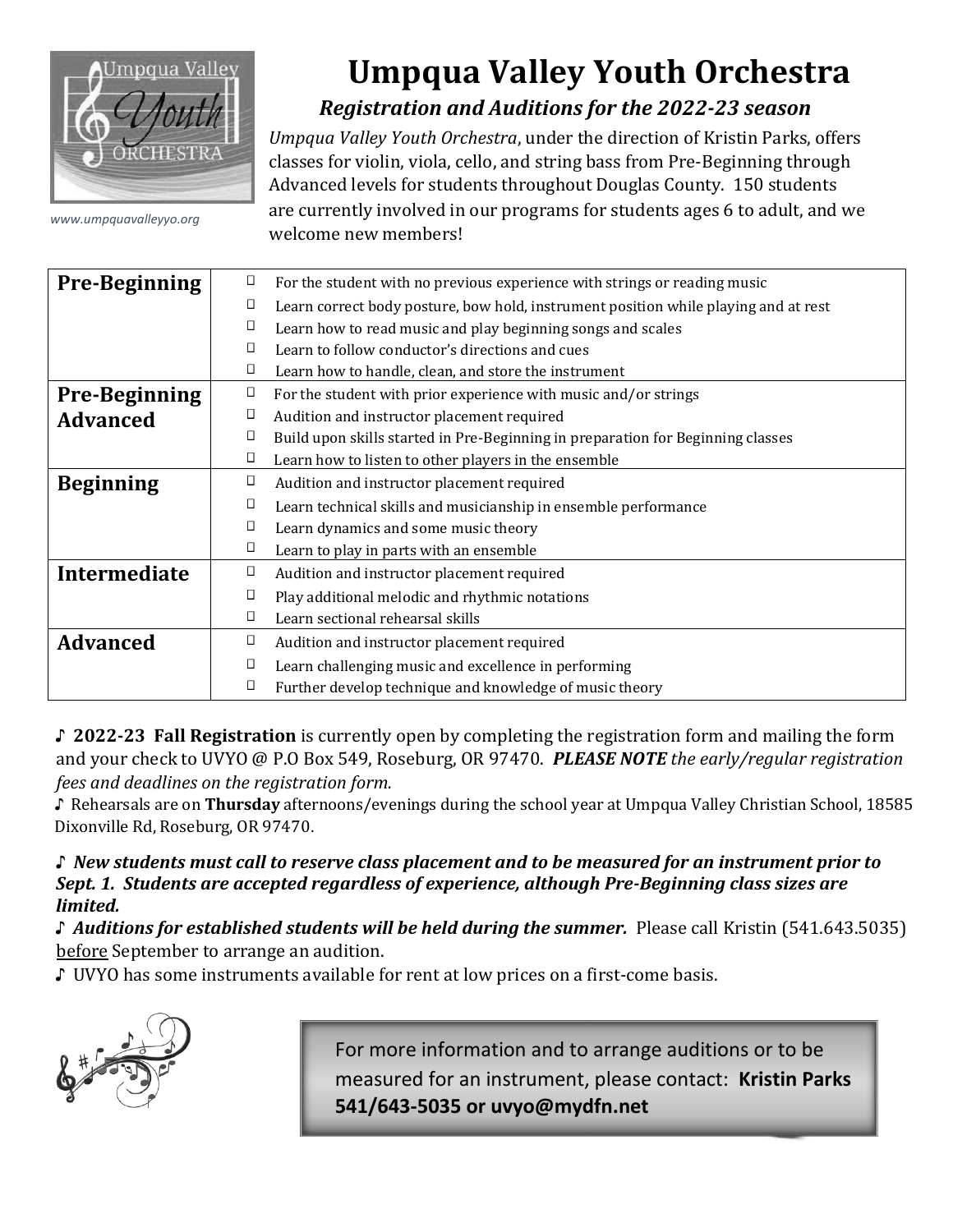

## **Umpqua Valley Youth Orchestra**

**Registration Form** 

| Name of student (Last, First) | Age | Instrument<br>needed? |    | <b>Currently renting</b><br>from UVYO? |    | <b>Previous</b><br><b>Class</b> |
|-------------------------------|-----|-----------------------|----|----------------------------------------|----|---------------------------------|
|                               |     | Yes                   | No | Yes<br>Type/#                          | No |                                 |
|                               |     | Yes                   | No | Yes<br>Type/#                          | No |                                 |
|                               |     | Yes                   | No | Yes<br>Type/#                          | No |                                 |
|                               |     | Yes                   | No | Yes<br>Type/#                          | No |                                 |
|                               |     | Yes                   | No | Yes<br>Type/#                          | No |                                 |

Home Phone # Cell Phone #

City Zip Code

Private Teacher (if applicable)

Teacher's Home Phone # Teacher's Cell Phone #

## **The UVYO Media Release and Liability Release forms are available on our website (umpquavalleyyo.org) and at the registration table. If you would like a printed copy, one will be provided for you.**

I have read and agree to the UVYO Media and Liability Release forms for my minor children: \_\_\_\_\_\_ (initial)

I have read and agree to the UVYO Media Release (for adult participants): \_\_\_\_\_\_ (initial)

Registration forms postmarked by JULY 1 qualify for early registration pricing!

## Questions? Please call Kristin at 541.643.5035.

Early Bird registration annual fee: \$75 per student or \$210 per family (for 3 or more students) Registration annual fee after Jul 1: \$95 per student or \$250 per family (for 3 or more students) Instrument rentals are available for many students for as low as \$5 per month Pay instrument fees for the whole school year at once and get one month free.

\*Class Placement: **PB**=Pre-Beginning; **PBA**= Pre-Beginning Advanced; **B**=Beginning; **I**=Intermediate; **A**=Advanced UVYO Use: Date Paid:\_\_\_\_\_\_\_\_\_\_\_ Amount Received:\_\_\_\_\_\_\_\_\_\_ Check #:\_\_\_\_\_\_\_\_\_ Receipt #:\_\_\_\_\_\_\_ Initials:\_\_\_\_\_